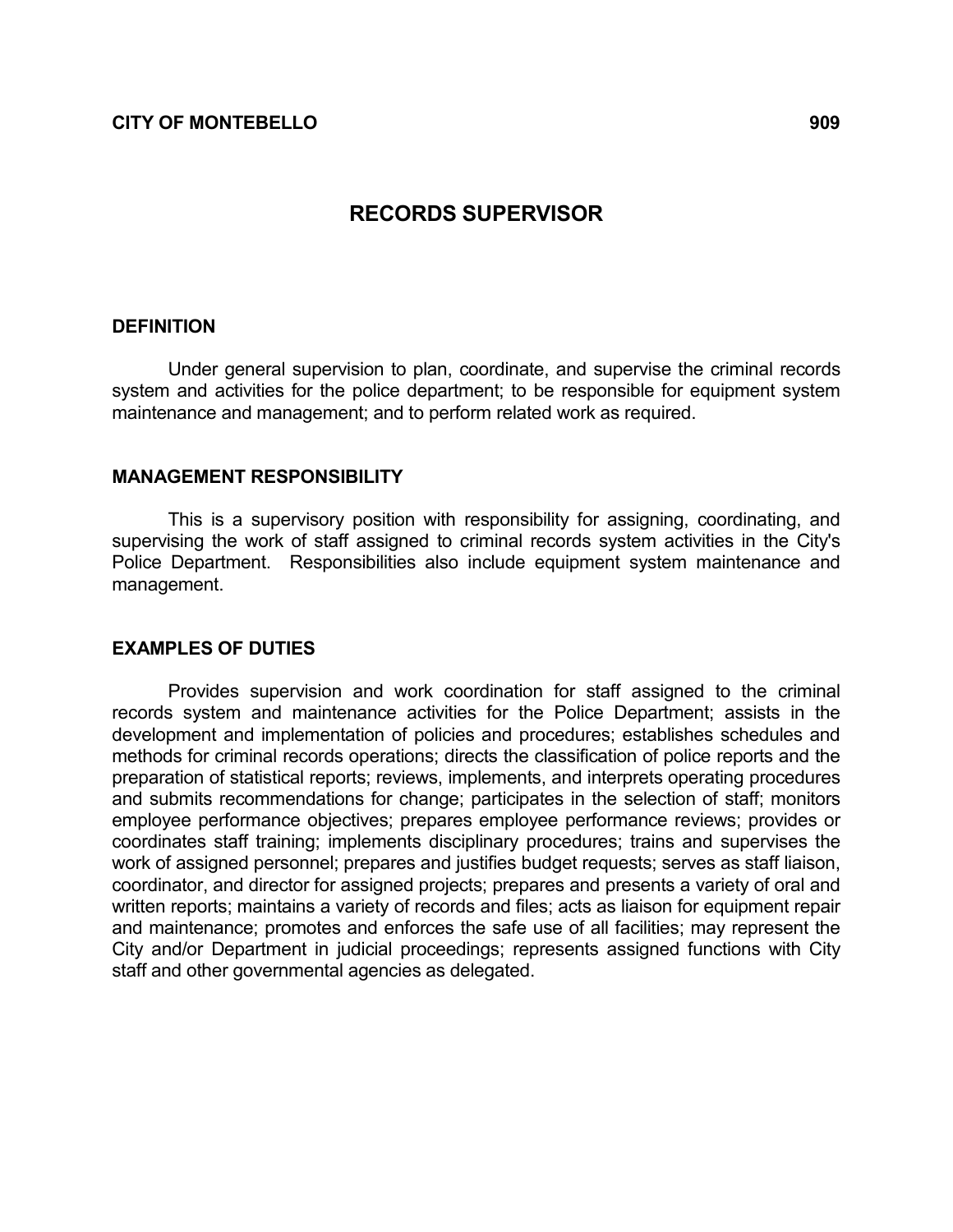### RECORDS SUPERVISOR

### SPECIAL REQUIREMENTS

Possession of an appropriate California driver's license.

 Possession of a National Crime Information Center certificate insuring knowledge of laws and rules concerning nationwide teletype system, or ability to obtain within six months of initial appointment.

## EMPLOYMENT STANDARDS

Knowledge of:

- Functions, procedures, and policies of criminal records operations and maintenance system.
- Principles of supervision and training.
- Operation of manual and automated criminal records communication equipment and related software.
- Laws and regulations governing the release of information from law enforcement agency records.
- Principles and practices in the processing and maintenance of public safety reports and records.
- Pertinent laws, regulations, policies, and procedures associated with municipal public safety operations.
- Modern office methods, equipment, and procedures including automated equipment and software related to dispatch and office support functions.
- Basic accounting, budget, and recordkeeping practices.
	- Research methods and procedures.

and

Ability to:

- Plan, coordinate, and supervise the criminal records activities and programs.
- Provide supervision, training, and work evaluation for staff.
- Take complaints, gathering essential information for expeditious and accurate disposition of complaint.
- Handle crisis and potentially sensitive situations in an expeditious and accurate manner while exercising restraint and judgement.
- Prepare a variety of activity and statistical reports and presentations.
- Research, collect, and analyze information related to criminal records.